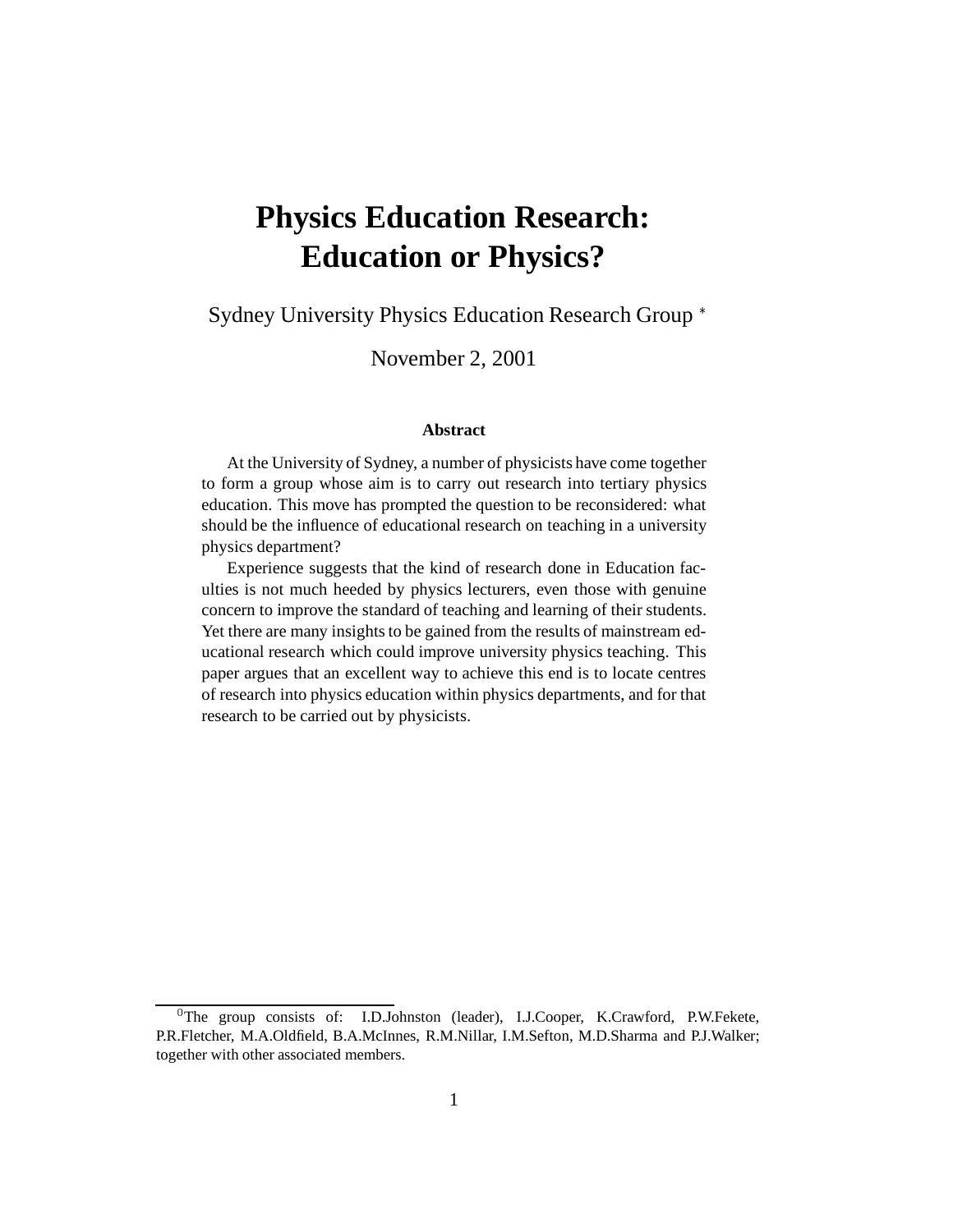### **1 Background**

In today's university milieu, the job description of academics includes both research and teaching; and while the ideal is that all should be equally interested in both activities, in reality there is a wide spectrum of commitment to either. On the one hand there are those who prefer to spend all their time in research, in pushing forward the frontiers of knowledge in their subject. By and large our university system is tolerant of such people, drawing comfort from the fact that some of the world's most productive scientists have been indifferent teachers. Examples quoted usually include Kepler and Einstein. On the other hand, there are those who are more interested in teaching, in exploring ways to communicate this knowledge to students. Our university system is less comfortable with such people: there seems to be something of the "those who can do; those who can't teach" attitude. Yet increasingly many academics believe that the process by which our subject is codified and passed on to the next generation is a worthwhile field of research in its own right. It is the purpose of this paper to make that argument, in the context of physics.

In the department to which the authors belong, a group of individuals have come together to form a research group, with the acronym of SUPER — the Sydney University Physics Education Research group. Its aim is to strengthen work being done in this area by pooling knowledge about research methods used in other educational disciplines. But the formation of such a group does not, of itself, confer legitimacy on the enterprise. Two questions should be asked, and answered with as much rigour as possible.

- Is such an activity useful to university physics teaching? and
- If it is, is it best done within a Physics department, rather than within an Education faculty?

In this paper we will seek to answer both of these questions by focussing on

- the apparent indifference of many tertiary physics teachers to the results of research carried out in Education departments, despite
- the apparent benefit that physics teaching and learning could gain from that kind of research, and
- the resolution of that problem which is possible by locating such research effort within physics departments.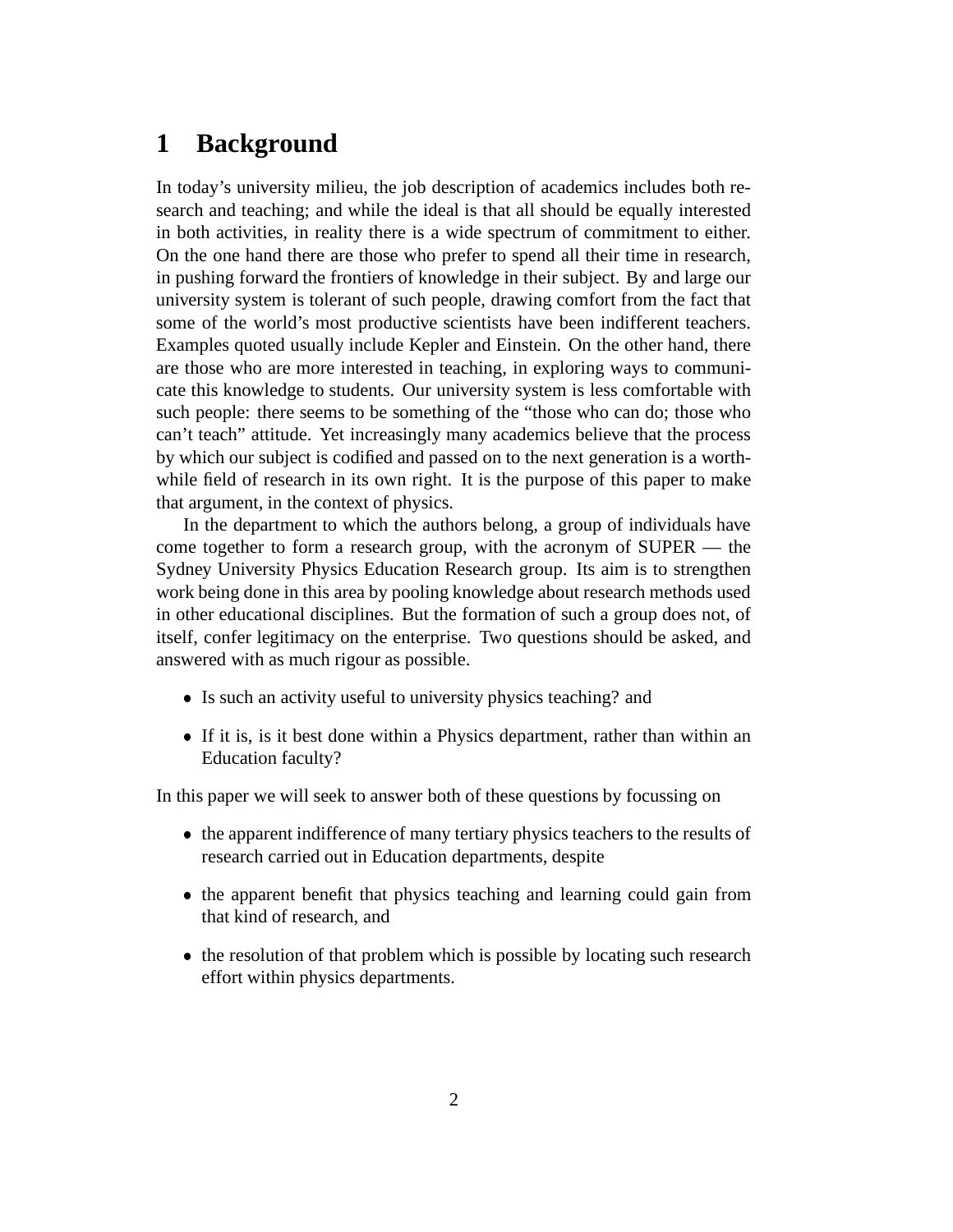# **2 There seems to be a conflict between Physics education and mainstream Education research.**

Many, if not most, academic physicists would contend that the kind of educational research carried out in mainstream Education faculties has little impact on the teaching of physics in ordinary universities. There are several reasons usually advanced by physicists in support of this contention.

1. Many Education faculties devote most of their attention to the problems of pre-tertiary education, for the obvious reason that that is where most of their students will end up as teachers. Unfortunately the perception is that the insights gained by researching in this area are of limited usefulness in the tertiary scene where most practitioners believe the relationship between teacher and student is fundamentally different, falling into the master-apprentice model.

There have been many innovative teaching methods developed over the past few decades — for example, Keller plan<sup>1</sup>, Computer Aided Learning, Workshop Physics<sup>2</sup> to name but a few. These have been tried in isolated universities, with varying degrees of success. Nevertheless, the majority of Physics departments throughout the world still teach by the lecture/tutorial/laboratory model.

2. There is mistrust of the methods used in Educational research. In the social sciences, research is done by seeking opinions, analysing questionnaires, interviewing subjects. The outcomes are often context dependent and will vary with the particular group chosen. Such methods are perceived by physicists to be "soft" and their results unreproducible. This is in opposition to the "hard" sciences in which results and opinions which cannot be validated are (at least in theory) ignored.

This lack of trust can be most clearly discerned by observing practising physics teachers. Many of those who care about their teaching have heard of research results which suggest that, for example, ordinary lecturing is not, in general, a successful technique for helping students to learn physics. Yet they continue to conduct their classes in the traditional manner. When it comes to the crunch, they seem prepared to ignore the research findings, and adhere to the "it worked for me" philosophy.

3. An important issue is one of *ownership*. Academics have grown up with the belief that science is that which is done by scientists, and the only way it can be learned is by modelling oneself on a scientist. Such a model is, by its very nature, highly personal, and most scientists are uncomfortable with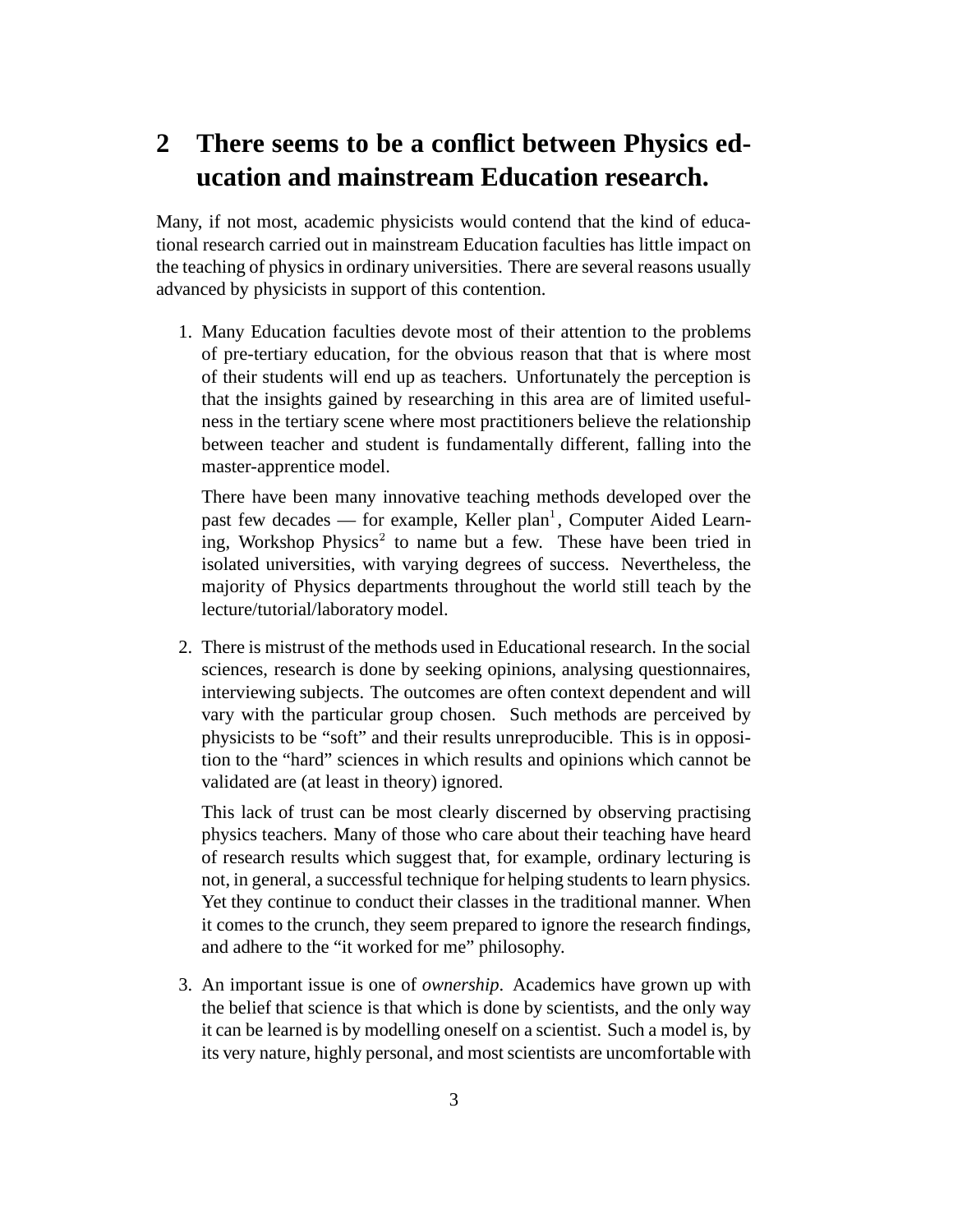the idea of using someone else's materials and approach in their teaching. Many an attempt at teaching reform has foundered on the "not-inventedhere" syndrome.

Perhaps the best example occurred during the 1970s when departments all over the world were making televised lectures in the then fashionable belief that that was the way of the future. Remarkably few departments were willing to use programs made at other institutions, and much effort was spent duplicating materials being made elsewhere. The result was that the whole effort was soon deemed too expensive and fell into disuse.

4. However the most important issue seems to be whether the *process* of teaching, at a tertiary level, can be divorced from the *content*. Irrespective of how they think students learn, most tertiary physics instructors believe that anyone who wants to teach the subject effectively at this level must have a deep understanding of the material. An outsider's views about how the subject should be taught may not be useful if they do not understand intimately what has to be learned and why.

There are many obvious examples within physics. As Feynman has pointed out<sup>3</sup>, even so basic a concept as energy is full of unresolved difficulties. What then is the answer to the question: how can one best help students learn about energy? It is hard to see how anyone could give other than very general advice on that question, unless they knew exactly what those difficulties are.

Whether or not these four arguments would stand up to rigorous analysis is debatable, but that is not the point. They are widely held, and it needs to be appreciated that they stand in the way of a possible source of improvement in our teaching practices.

In many academic departments, approaches to teaching, particularly at the upper levels, are rarely sophisticated and sensitive to the needs of students. Improvements do not accumulate, and each new lecturer starts afresh. However there is much education research from all over the world, which suggests that this need not be the case. Like other forms of teaching, physics teaching is an activity that can and should be researched in order to improve its effectiveness.

# **3 Physicsteaching has a lot to gain from mainstream education research.**

In the current mainstream education literature many issues are discussed which have obvious relevance to physics teaching. As just some examples, the follow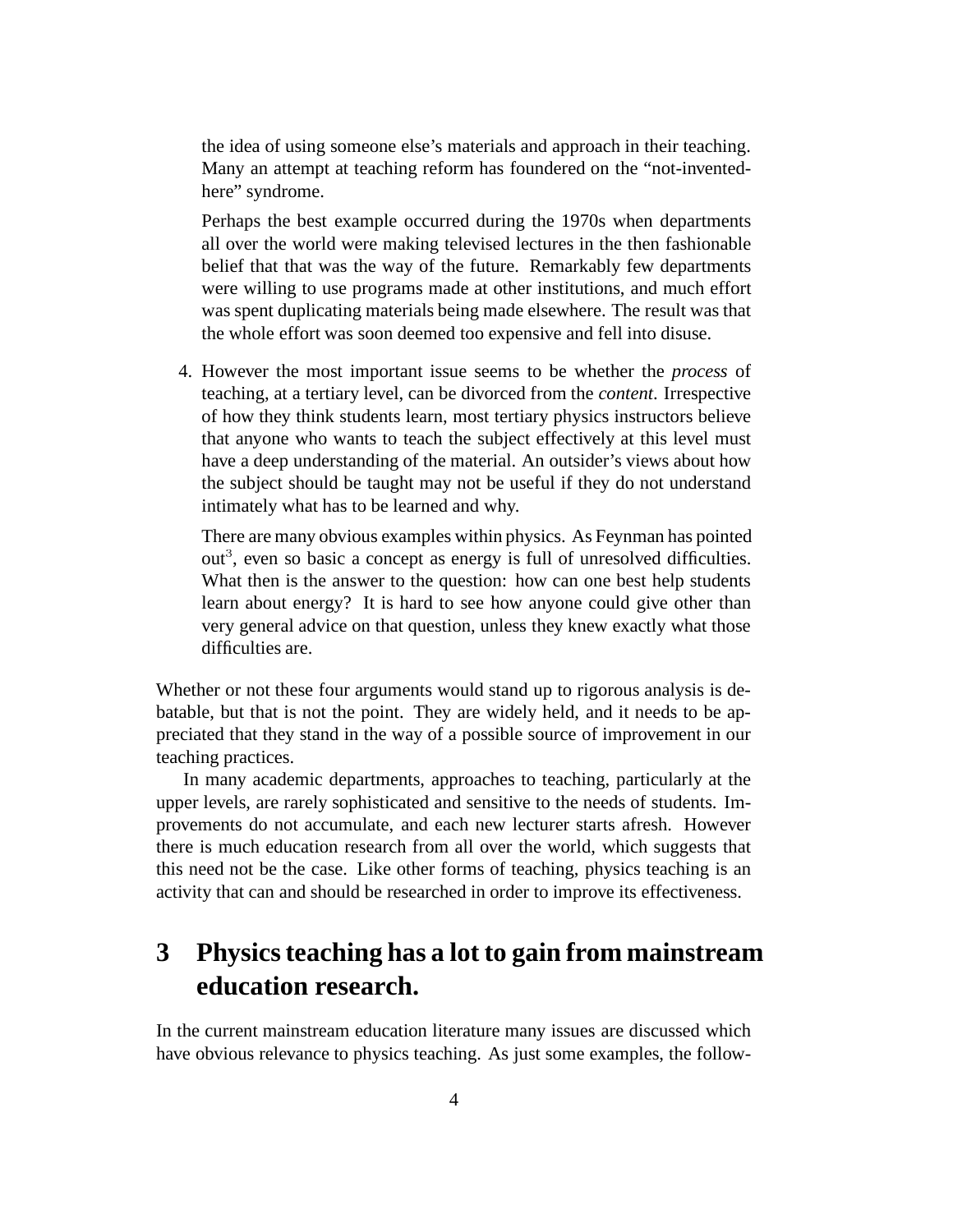ing may be singled out.

#### 1. **Learning theories**

Within that branch of education which deals with the process of learning, a recent shift in theoretical perspective seems particularly relevant to physics. Previously the most widely held models of learning were transmissive: absolute knowledge was seen as being passed from expert to novice. Currently, the social origin of learning it is more widely appreciated, and recent theories suggest that students' (and all human) thinking is construed through previous experiences, that is, that the mental models they evolve in order to explain what they observe are constructed from what they know already, as well as what they are being taught. This model is known as *constructivism* .

These ideas have already shown important results in research carried out by many different workers within the mainstream education research community. The general idea under investigation is that the point of view of students may be different from that of course designers, which cannot help but influence how they learn. Some phenomenological analysis of results suggests that many students' experiences have resulted in learning outcomes quite different from what their teachers intended<sup>5</sup>.

This work has obvious relevance to the university scene. A fundamental assumption that universities make is that the learning experiences provided for their graduates make a difference to their knowledge and capabilities. It is entirely possible that this is not true. We really need to understand the relationship between the way education is experienced by university students and the outcomes of their learning.

#### 2. **Teaching strategies**

One of the key thrusts of research and development in mainstream Education faculties is in the area of teaching (and assessment) strategies. In the recent literature will be found discussion of research into, for example, the value of discussion in small tutorial groups, the effectiveness of formal and interactive lecture delivery, the feasibility of guided and open forms of enquiry and questioning strategies as a progressive evaluation tool.

At the university level, much of the teaching community seems unaware of these discussions. Farr and Brown<sup>6</sup> capture the essence of the problem:

"Most intructional decisions are made by forfeit; that is, by not recognising that a decision can be made or by not being aware of possible alternatives. The usual forfeit 'decision' involves continuation of a practice whether or not it is the most appropriate procedure for the situation."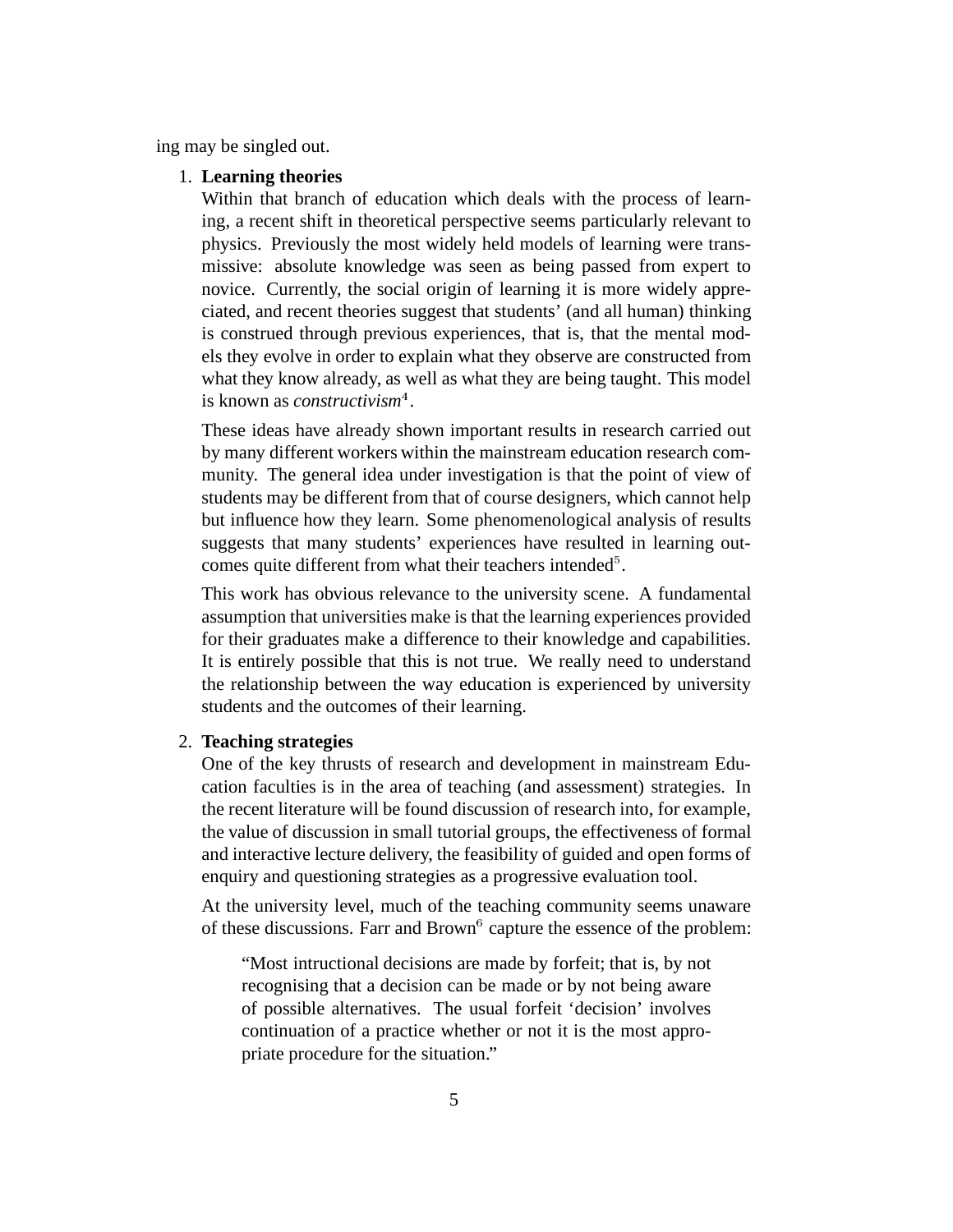While it is true that there always have been, and still are, good university teachers who do not seem to need to change the way they teach, surely it is without question that, in general, university physics teachers should be willing to try the results of this kind of research. At the very least, there should be systematic investigation of how effective such teaching strategies are in a physics context.

#### 3. **Research methodologies**

The widespread mistrust of the education methodologies mentioned above cannot really be justified and must surely be mere discipline chauvinism. Mainstream education workers have developed and categorized a wide range of proven research methods: descriptive methods such as surveys, interviews, observational studies and analysis of examination results; developmental methods investigating patterns of change as a function of time; case and field studies, to name but a few. This is not to imply that all these constitute a monolithic whole. As in all disciplines, a climate of change spawns different schools of thought. Recently, for example, there has been an increasing acceptance of a *qualitative* as well as the more usual quantitative approach<sup>7</sup>. The researcher interested in using these methods must understand what compromises exist in their internal consistency and external transferability.

Each qualitative approach has its own standards and evaluation criteria, and the unwary researcher who chooses to mix elements from different approaches in a single study may not realize this difficulty. Those wishing to undertake research in physics education therefore have the double responsibility of learning what mainstream research methodologies are available, and applying them in such a way as to ensure external and internal credibility and validity for their research findings.

#### 4. **New technologies**

New technologies are having a large impact on learning everywhere. Most of the research carried out into this area has been done at the school level, for the simple reason that there are more students available on whom the research can be done. Preliminary research already shows that there are real differences between the representation and use of knowledge learned through traditional teaching methods, and that gained in, for example, computer based environments . Information technology presents a fundamental challenge to older notions of human knowledge as memorized information and the capacity to carry out routine procedures.

Here too, those investigations could and should be extended more widely into the tertiary domain. Already many physics departments the world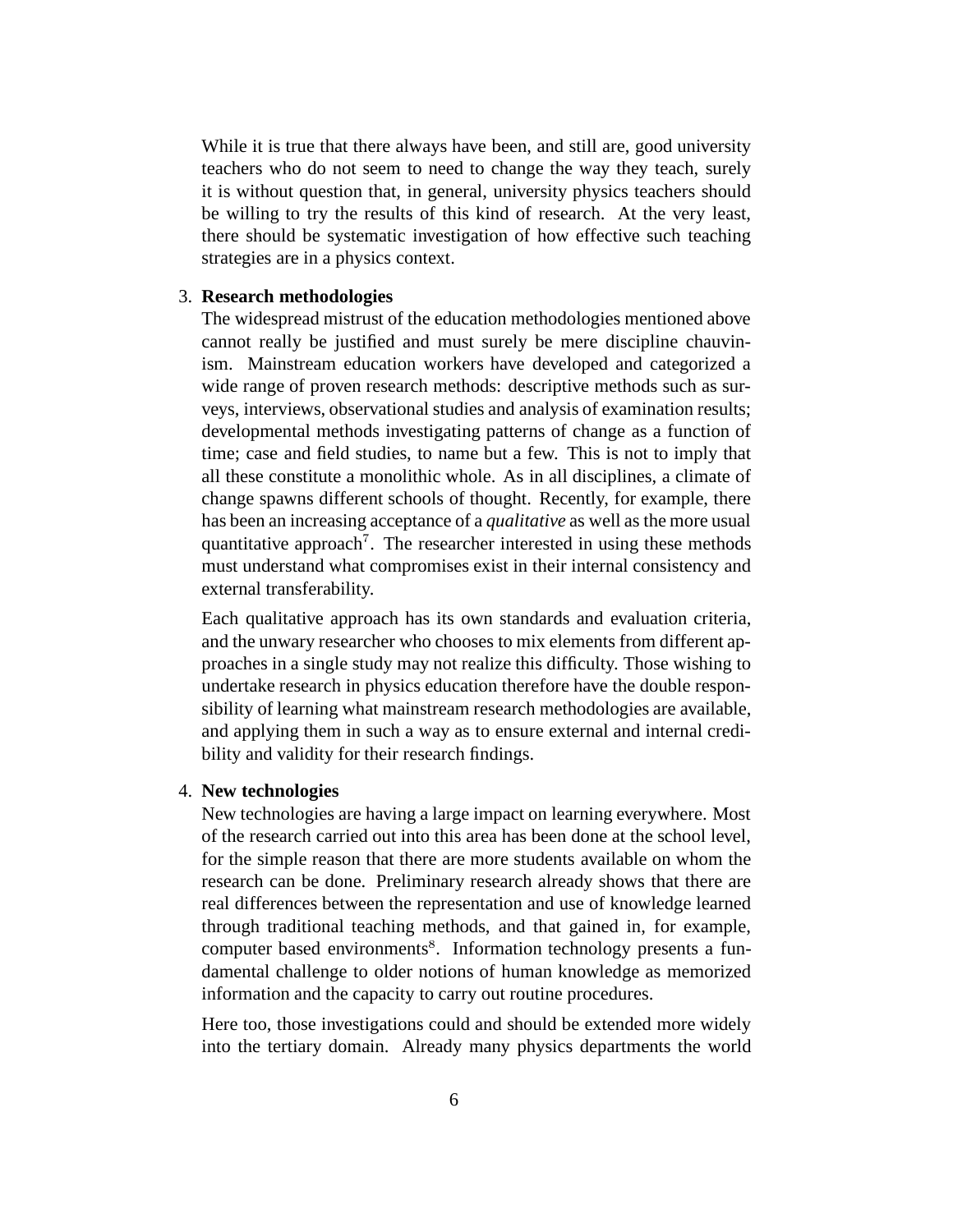over (and indeed all other departments as well) are changing their teaching practices in order to take advantage of the many benefits they see the computer bringing, as is evidenced by papers at several conferences<sup>9 10</sup>. But this is often done without apparent recognition of the fact that these new approaches may involve radical changes in old conceptions for both staff and students. If the new technologies are to be used effectively there is a need for research on the impact of these new experiences on students' learning within the actual disciplines.

There seems no doubt that issues like these are of relevance to physics teaching, and there are many in our physics teaching community who believe that, in answer to the first question posed at the beginning of this paper, this kind of research is useful, and that the methods used in the social sciences are valid. For them the real question is: where and how should such research be done? The worry about divorcing learning from its context still remains, and it is worth noting that this worry is shared by educational researchers themselves.

The founder of phenomenography, Ference Marton, puts it like this:

"All that is psychological includes consciousness but refers to something beyond consciousness itself. For example, we do not merely love, we love someone; we do not merely learn, we love something; we do not merely think, we think about something.  $\ldots$  By changing that which has to be laerned or understood, we change the relationship between the object of learning and the individual."<sup>11</sup>

# **4 Physics education research can usefully be done in a physics department.**

Many groups throughout the world have adopted the philosophy that this kind of educational research should be placed within Physics departments and conducted by experienced physicists — examples are those groups led by McDermott<sup>12</sup>, Goldberg<sup>13</sup>, Niederer<sup>13</sup>, Redish<sup>14</sup>, among many others. Whether this philosophy is appropriate is argued on several grounds. Basically they come down to the contention that university education in general, and university physics education in particular, must be considered to have their own unique needs and difficulties. Examples of these may be observed in the four areas of research already mentioned.

#### 1. **Learning theories**

When theories of learning are applied to the practical business of teaching, they need to be interpreted in the light of the context, particularly of the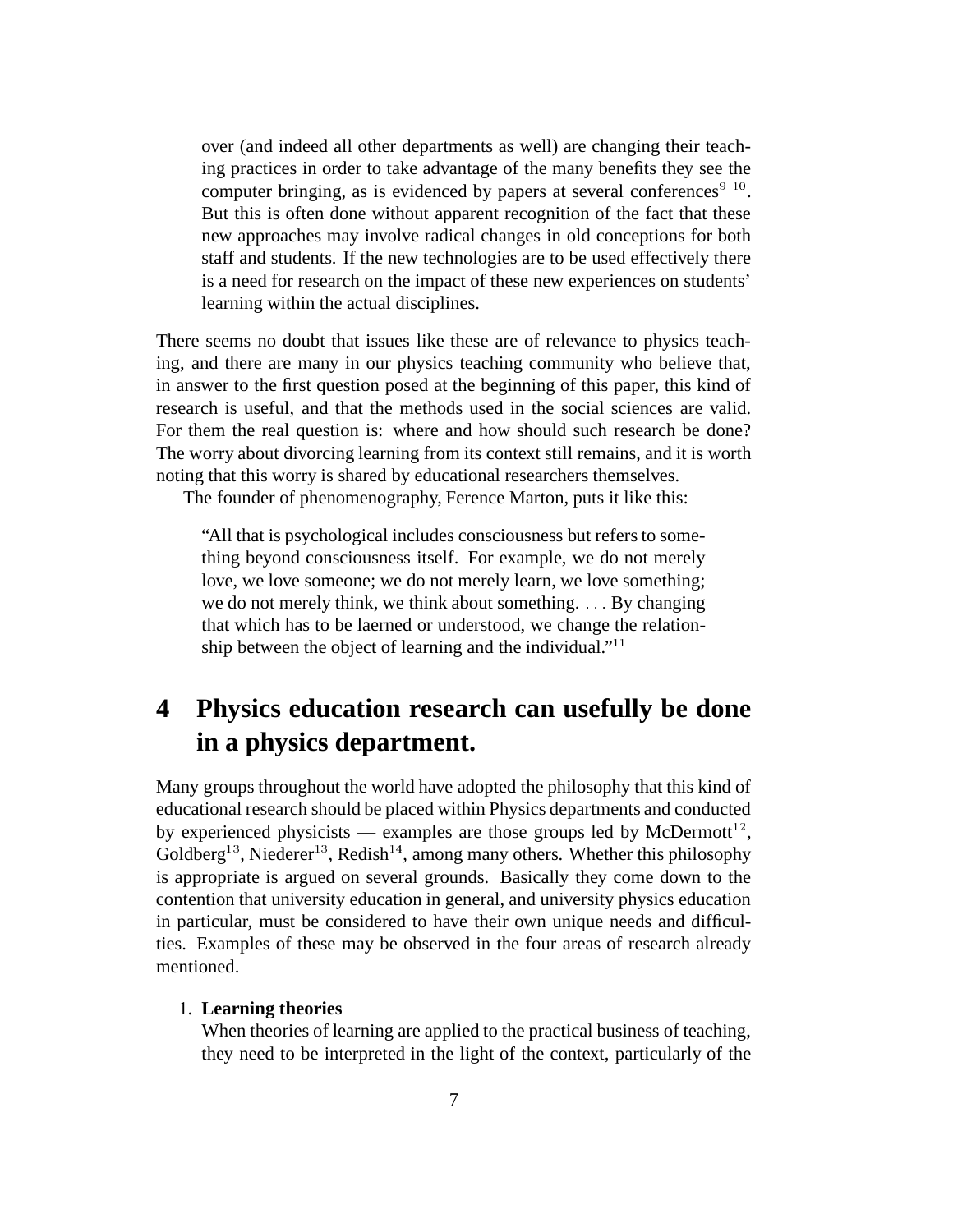purposes for which the material is being taught. Epistemological issues are of fundamental importance in physics (perhaps more than any other branch of science). Physics claims to discover not only things about the 'objective' world, but also subjective aspects of how these things are understood. Ideas of modelling, interpretation, and the use of language are of key interest to the physicist. How students learn these ideas are therefore of crucial importance.

Physics has always prided itself on being the cutting edge science, of developing genuinely new concepts and ways of looking at the world. The remark attributed to Lord Rutherford that "only physics is science, all else is stamp collecting", while perhaps facetiously meant, represents a genuine feeling on the part of many physicists. Yet such concerns are rarely explicitely thought about in teaching. Physics education research is one way of grappling with those kind of underpinning issues which are normally taken for granted by practising physicists.

It is also true that the mission of physics teaching in the eyes of its clients seems to be changing. There is continuing pressure from Engineering faculties, for example, to drop physics and to give their students more professionally oriented courses. Then again, falling enrolments in mainstream physics classes suggests that the younger generation no longer see physics as the grand adventure of the human spirit. It is as though they no longer feel the need to understand our subject in the same way we do — particularly with its traditional heavy emphasis on mathematics. Again physics education researchers are in an ideal position to re-evaluate the link between what we teach and how we teach it.

#### 2. **Teaching strategies**

Teaching strategies developed for other contexts, for example for secondary schools, may be tried in the tertiary sphere, but they need to adapt to the different nature of university education. Those who teach in a university have a responsibility to their subject as well as to their students. Despite constraints, financial or otherwise, imposed on universities from outside, most academics would feel obligated to teach their subject even if very few students were interested in learning it. Scholars want their discipline to survive.

The university tradition is that the subject is taught by practitioners in the field. Those practitioners are responsible for choosing up-to-date curriculums, and choosing educational methods which will promote learning by students. It follows that teachers of physics have a professional responsibility not only to present the subject matter of physics in order to ensure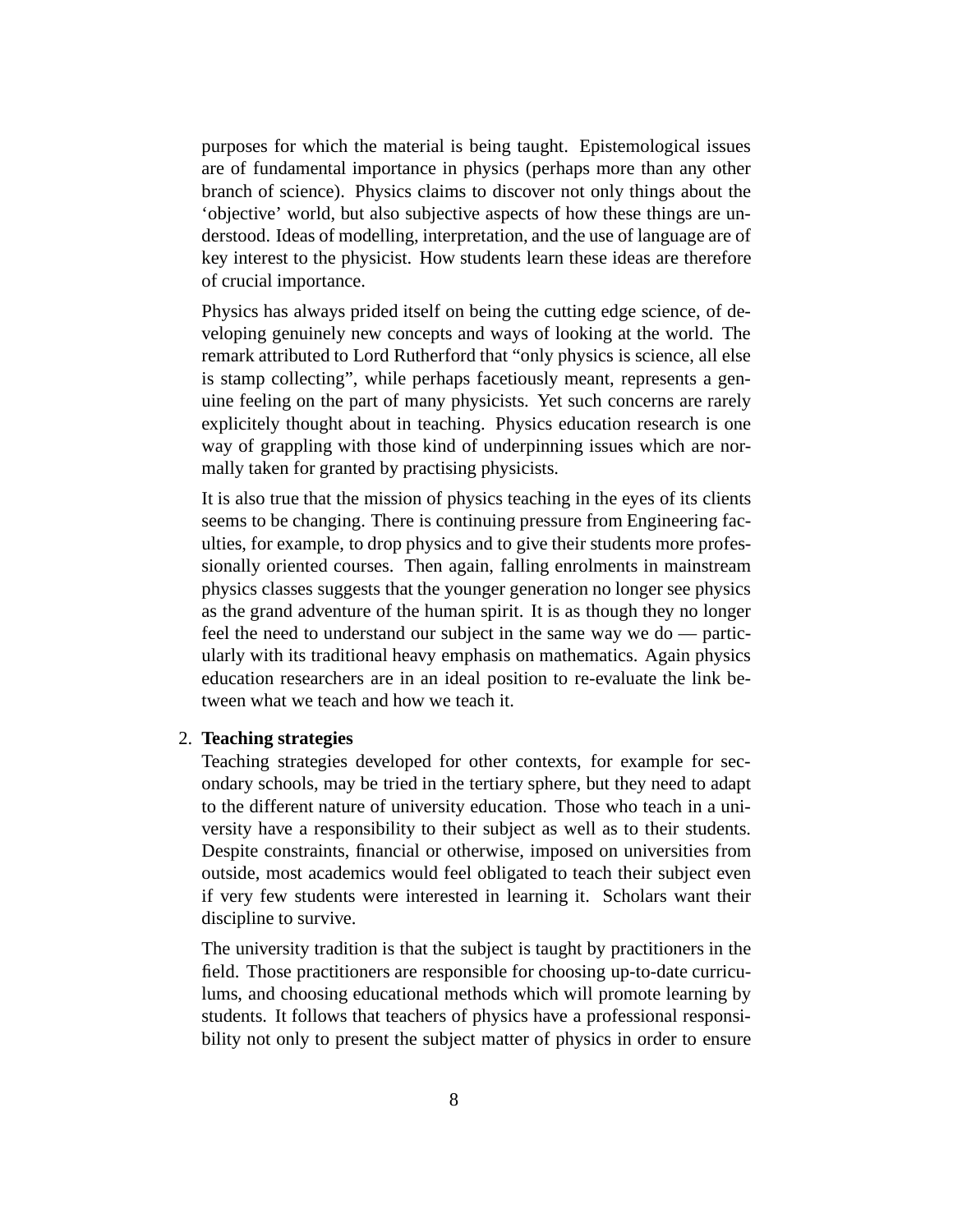a new generation of practitioners, but to do so in the most effective way. This also implies that there should be a clear idea of what students ought to learn and understand as a result of teaching, and of ascertaining whether the knowledge and understanding have been gained. Determining the relationships between teaching goals, teaching methods and learning outcomes is the role of educational research, to which the physics community itself can and should make a significant contribution

#### 3. **Research methodologies**

It has already been pointed out that education research has its own ways of doing things. When these are transferred to a different context, they need to take account of the level of sophistication of the material being taught in the university context. Physicists have always objected to physics being taught by non-experts, because they believe that the depth of the subject will be missed by others. The only people qualified to analyse and specify the appropriate knowledge, skills and attitudes are most likely to be working within physics. Whether or not students are learning to build appropriate mental models of physics can really only be judged by those who understand, as porfessionals, what those mental models are.

#### 4. **New technologies**

Computers are used in physics teaching in a way which seems completely different from most other disciplines. While there are some physics departments around the world which use Computer Based Learning (where the computer simply *presents* the material), the relative number is not large.

On the other hand, computers have, in the last generation, changed how physics is done professionally, and this change is entering its teaching. One example is that computer simulations play an increasingly central role. (Note that the word "simulation" is used here to describe a computational modelling, rather than a simulacrum of what might be observed in a laboratory.) For physics, computation is part of the subject itself. There is an urgent need for work to be done on the effectiveness of this kind of use computers in physics teaching, and it can far best be done in a physics department.

### **5 Conclusions**

To summarize, we have argued that there are problems involved in teaching physics to those who might be the next generation to which answers are not known, and which need elucidation. We have also argued that the solution of these problems is the proper concern, and indeed the responsibility, of practising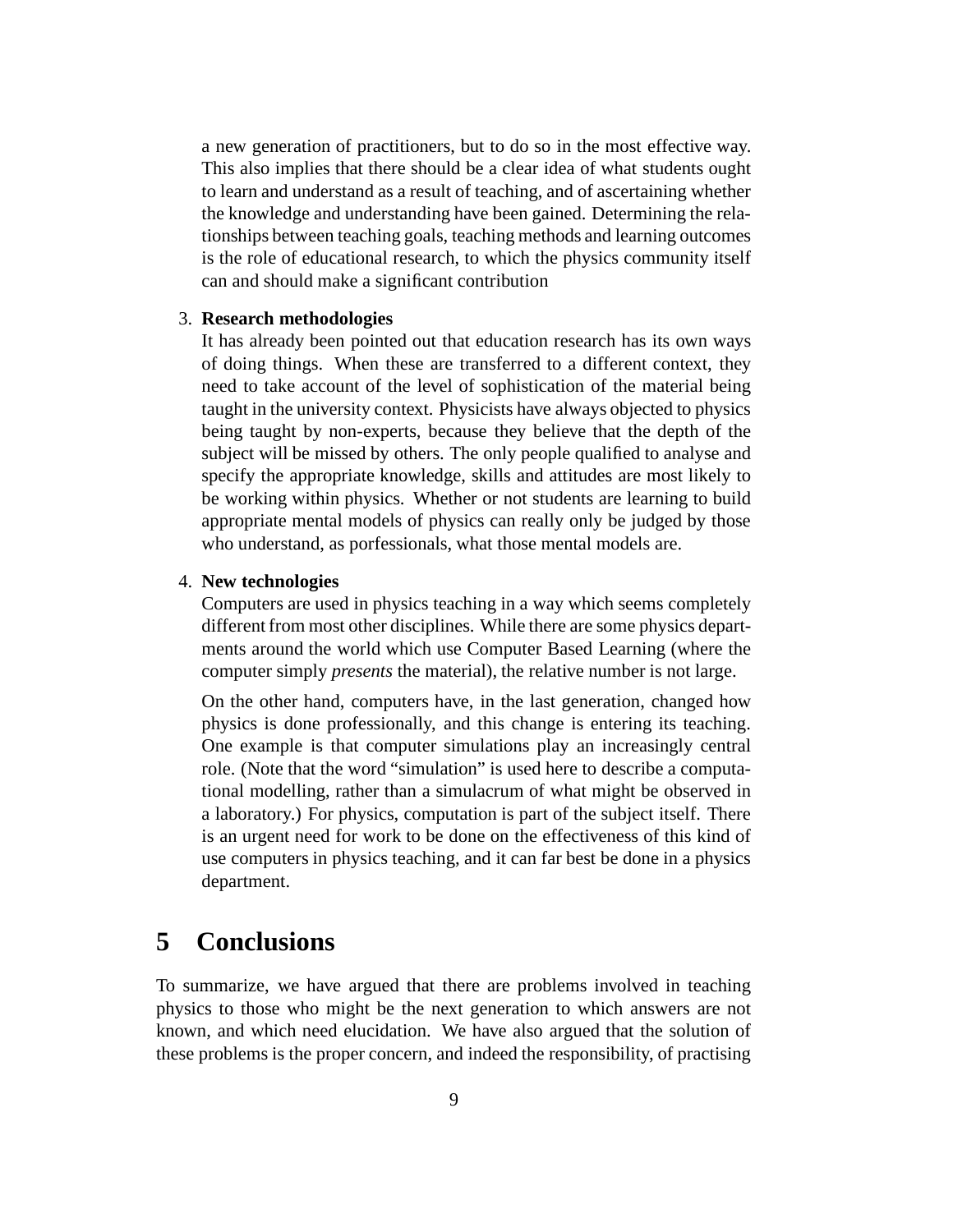physicists. We believe the answers to the questions posed at the head of this paper to be unequivocally "yes", i.e.

- 1. physics education research can be very useful to our teaching, and
- 2. there are cogent reasons why it should be done within a Physics department, rather than within an Education faculty.

Not the least of those reasons is the time-honoured one of intellectual curiosity. We practising physicists have spent a long time learning our subject. We may or may not have found it difficult; we all found it rewarding. Why then do so many of our students find it hard and dull? We can only answer this by thinking deeply about physics and pedagogy at the same time. And, as the work of Aarons has shown<sup>15</sup>, the payoff is that we can deepen our own understanding of our subject and possibly come up with new methods of passing it on to those who follow us.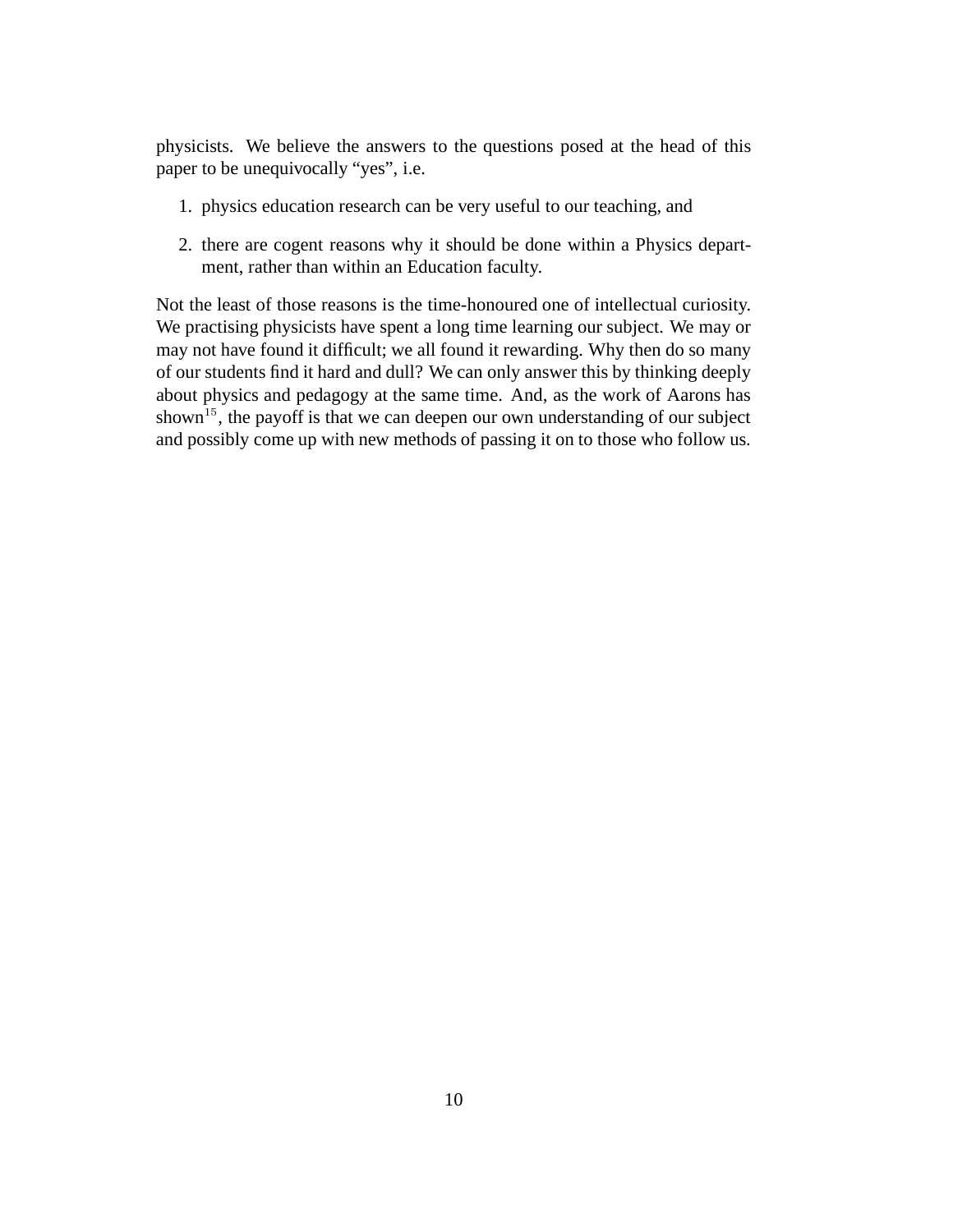### **References**

- <sup>1</sup> G.P.Shivastrava, "Report on a Keller plan in first year university physics", *Physics Education*, **24** (5), 295–9 (1989)
- Laws, "Calculus based physics without lectures", *Physics Today*, **44** (12), 24–37 (1991)
- R.P.Feynman, R.B.Leighton and M.Sands, *The Feynman Lectures on Physics,* chap. 4 (Addison-Wesley, Reading, Ma, 1963) .
- <sup>4</sup> R.Driver and B.Bell, "Students' thinking and the learning of science: a constructivist view", *School Science Review*, **67** (240), 443–56 (1986)
- <sup>5</sup> L.C.McDermott, Guest comment: "How we teach and how students learn—a mismatch", *Am.J.Phys.*, **61** (4), 295–8 (1993)
- R.Farr and V.Brown,"Evaluation and Decision Making", *Reading Teacher*, **24** (4), 341–346, 354 (1971)
- D.M.Fetterman, "Qualitative Approaches to Evaluating Education", *Educational Researcher*, , ?? (1988)
- <sup>8</sup> R.K.Thornton and D.K.Sokoloff, "Learning motion concepts using microcomputer-based laboratory tools.", *Am.J.Phys.*, **58** (9), 858–67 (1990)
- E.F.Redish and J.S.Risley, eds, *Conference Proceedings: Computers in Physics Instruction* (Addison-Wesley, Redwood City, Ca, 1988) .
- M.C.Ashley, ed, *Proceedings: OzCUPE1, The First Australian Conference on Computers in University Physics Education* (University of Sydney, NSW, 1993) .
- $11$  F.Marton, "Phenomenography—a research approach to investigating different undersatndings of reality", *J.Thought*, **21** (3), 29–39 (1989)
- $12$  L.C.McDermott, "Research on conceptual understanding in mechanics", *Physics Today*, **37** (7), 24–32 (1984)
- R.Duit, F.Goldberg and H.Niederer, eds, *Research in Physics Learning: Theoretical Issues and Empirical Studies* (IPN, Germany, 1992) .
- <sup>14</sup> E.F.Redish, "Implications of Cognitive studies for teaching physics, *Am.J.Phys.*, **62** (9), 796–803 (1994)